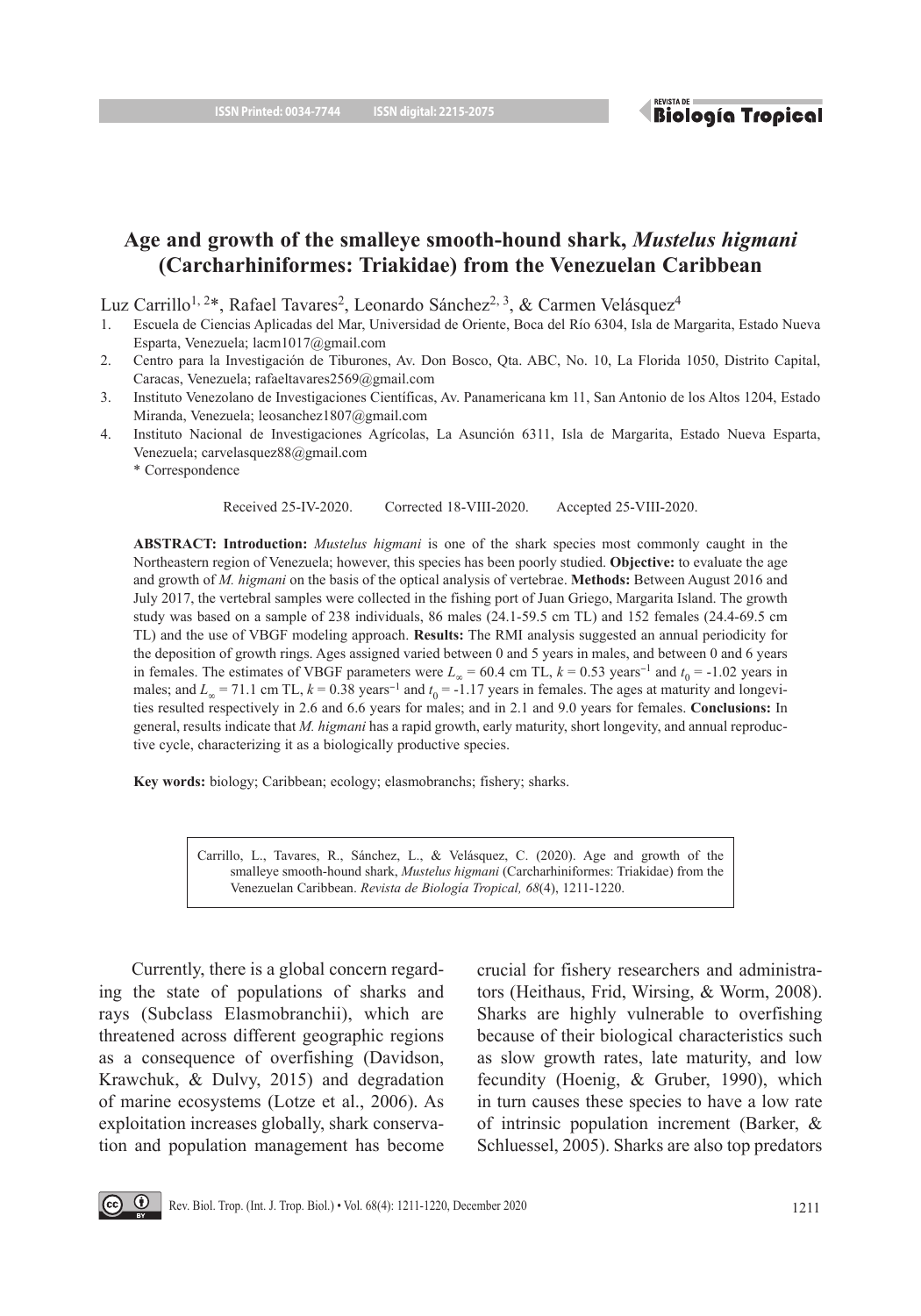that play an essential function for the balance of trophic chains and marine ecosystems (Myers, Baum, Shepherd, Powers, & Peterson, 2007).

The smalleye smooth-hound shark, *Mustelus higmani,* is a relatively small tropical species of demersal habitats that lives in the margins of continental and insular platforms (Springer, & Lowe, 1963). Its distribution is restricted to the Western-central Atlantic Ocean, from the Gulf of Mexico to Southeastern Brazil, including Colombia, Venezuela, and Trinidad and Tobago (Compagno, Dando, & Fowler, 2005). *Mustelus higmani* is a viviparous placentotrophic species with an annual reproductive cycle; the litter size varies between 2 and 9 pups, and feeds primarily on crustacea, small bony fish and squid (Compagno et al., 2005; Tavares et al., 2010). In Venezuela, this species is particularly abundant in the Northeastern region, and is the most frequently captured in artisanal shark fishery (40.8-36.2 %, Tavares et al., 2010; Márquez, Tavares, & Ariza, 2019). Despite the commercial importance of *M. higmani*, this species has not been well studied in the region, and there is a lack of information regarding its biology and fishery, which has hindered the stock assessment. According to the International Union for Conservation of Nature (IUCN), this species is globally listed as "Least Concern" (LC) (Faria, & Furtado, 2006); however in Venezuela, it is classified as "Vulnerable" (VU) (Tavares, 2015) due to the decreasing pattern in abundance and excessive fishing without any management and conservation measures.

Information about age structure, growth parameters, maturation processes and longevity are vital for stock assessment and prediction of population changes over time (Goldman, Cailliet, Andrews, & Natanson, 2012). To date, there are no studies on growth biology of *M. higmani*; however, age and growth have been evaluated in other species of the genus *Mustelus*, such as *M. californicus* and *M. henlei* in the Western coast of the United States (Yudin, & Cailliet, 1990), *M. asterias* in the Northeastern Atlantic (Farrell, Mariani, & Clarke, 2010), and *M. mustelus* in the Northwestern Atlantic

(Conrath, Gelsleichter, & Musick, 2002). In this sense, the purpose of our study was to evaluate the age and growth of *M. higmani* from the Northeastern region of Venezuela, on the basis of the optical analysis of vertebrae and quantification of growth rings.

# MATERIALS AND METHODS

**Study area:** The study area comprises a wide geographic extension of the Northeastern region of Venezuela (10° 35'-10° 38' N & 65° 50 - 61° 51' W; Digital Appendix 1), which corresponds to the zone explorer by the artisanal fishing fleets based in Margarita Island. The fishing area extends from the continental coastline of the Northeastern region of Venezuela to approximately 50 km North of Margarita Island and from the surrounding area of the La Tortuga Island to the limits with Trinidad and Tobago. The artisanal shark fishing fleets from Margarita Island are composed mainly of wooden boats propelled by outboard or central motors, and uses mainly gillnets and long lines as fishing gears (Tavares et al., 2010).

**Size structure:** In order to characterize the size composition of *M. higmani* specimens caught in the study area, we analyzed the shark fishing database (period 2007-2017) organized by the Instituto Nacional de Investigaciones Agrícolas (INIA) from Margarita Island. Size distribution by sex was described by creating a frequency histogram, grouping specimens in classes of 2 cm of total length (TL). Sex proportion (M:F) was evaluated statistically by using a  $\chi^2$ -test in R (R Development Core Team, 2016). The mean birth size was estimated based on all neonates recorded that could be easily identified by the presence of an open umbilical scar.

**Age and growth:** Between August 2016 and July 2017, *M. higmani* specimens were examined in the fishing port of Juan Griego, one of the most important fishing markets in Margarita Island. For each specimen, the total length (TL cm; taken with the caudal fin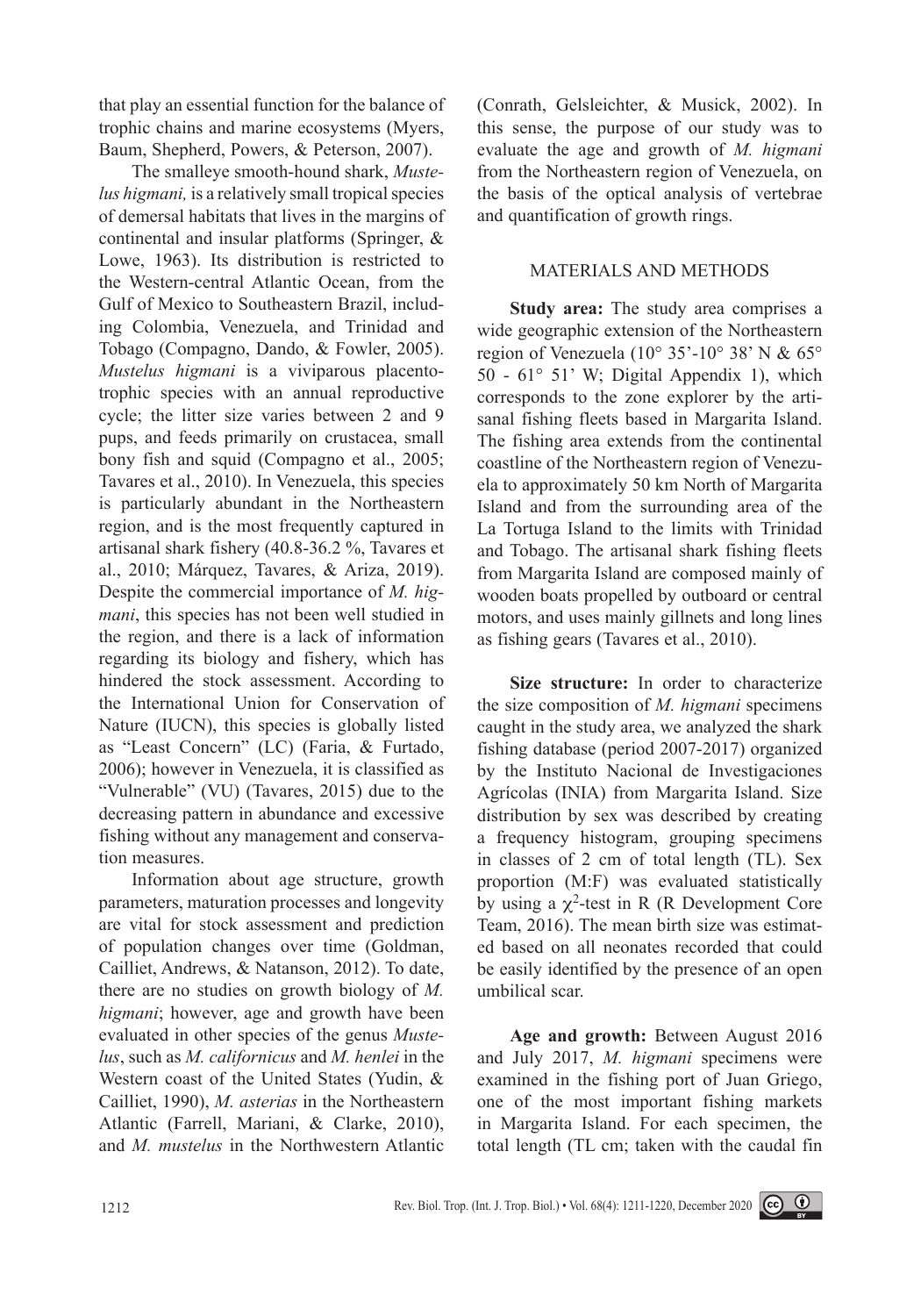in natural position) and sex were recorded at the time of samples collection. A vertebral segment (containing 6-8 vertebrae) was removed from under the origin of the first dorsal fin and the sections were taken to the laboratory and stored at -15° C. Preparation of the vertebrae, cleaning, cutting sections and quantification of the growth rings were performed following the procedures described by Goldman et al. (2012). Dried vertebrae were sagitally sectioned through the focus with a low-speed Isomet rotary diamond saw (Buehler). Vertebrae sections 0.5 mm thick, were then polished with wet fine-grit sand paper (No. 1 200) to a thick of 0.3 mm. The optical examination of the vertebral sections and measurements were performed based on digital images generated from a binocular dissecting microscope (Carl Zeiss 150C) with an integrated camera (Sony DCR-VX 2100). Growth patterns of the vertebrae consist of a wide translucent band followed by a narrow opaque band; together, they represent a growth ring. Visualization of the growth rings was achieved by modifying the brightness and contrast in the digital images by using the software Adobe Photoshop CC.

The periodicity of growth ring formation was evaluated using the index of Relative Marginal Increment (RMI; Natanson, Casey, & Kohler, 1995):

 $RMI = (CR - CR_n)/(CR_n - CR_{n-1})$ 

where, CR is the radius of the vertebral centrum,  $CR_n$  is the distance between the focus and the last ring formed, and  $CR_{n-1}$  is the distance between the focus and the penultimate ring formed. Monthly averages of RMI were plotted against the size of the specimens (TL) to verify whether they showed a yearly growth pattern. Small individuals (neonates) were excluded from the analysis because they do not have a completely formed growth ring. We applied an analysis of variance (ANOVA; R Development Core Team, 2016) to statistically compare the monthly averages of RMI.

Growth parameters for *M. higmani* were estimated for both sexes by applying the von Bertalanffy growth function (VBGF; von Bertalanffy, 1938):

$$
L_t = L_{\infty} \left( 1 - e^{-k(t - t_0)} \right)
$$

where,  $L_t$  is the expected length at age *t*,  $L_\infty$ is the theoretical asymptotic length, *k* is the growth rate,  $t$  is the time in years; and  $t_0$  is the theoretical age at which *Lt* would be zero. Additionally, the parameterized VBGF proposed by Ogle & Isermann (2017) was chosen in order to estimate the age at maturity for both sexes, and on the basis of the lengths at maturity (males: 51.4 cm TL; females: 50.0 cm TL) reported by Macias (2017). The parameterized VBGF is as follows:

$$
L_t = L_r + (L_{\infty} - L_r)[1 - e^{-k(t - t_r)}]
$$

where,  $L_r$  is the length required for fish in a population to reach a specific age  $(t<sub>r</sub>)$ . In this study  $t_r$  represent the age at maturity for the lengths of  $L_{51.4}$  (males) and  $L_{50.0}$  (females). Fitting of models was conducted by using a least square method in an Excel spreadsheet with support of the Solver tool (Microsoft® Office Excel, 2015). Comparison of growth curves between the sexes was conducted by applying the analysis of the residual sum of square (ARSS; Chen, Jackson, & Harvey, 1992). This method is based on the Fisher distribution, and the F-statistic is calculated using the following equation:

$$
F = \left(\frac{\text{RSS}_{p} - \text{RSS}_{s}}{3(K-1)}\right) / \left(\frac{\text{RSS}_{s}}{N-3K}\right)
$$

where,  $RSS<sub>n</sub>$  is the residual sum of square of each VBGF fitted by pooled growth data, RSS<sub>s</sub> is the sum of the RSS of each VBGF fitted to growth data for each individual sample, N is the total sample size; and K is the number of samples in the comparison. The theoretical longevity for males and females was calculated according to the equation proposed by Fabens (1965), which is defined by the time it takes to reach 95 % of  $L_{\infty}$  and is denoted as  $t_{0.95} = 5.0$ (*ln* 2)/*k*.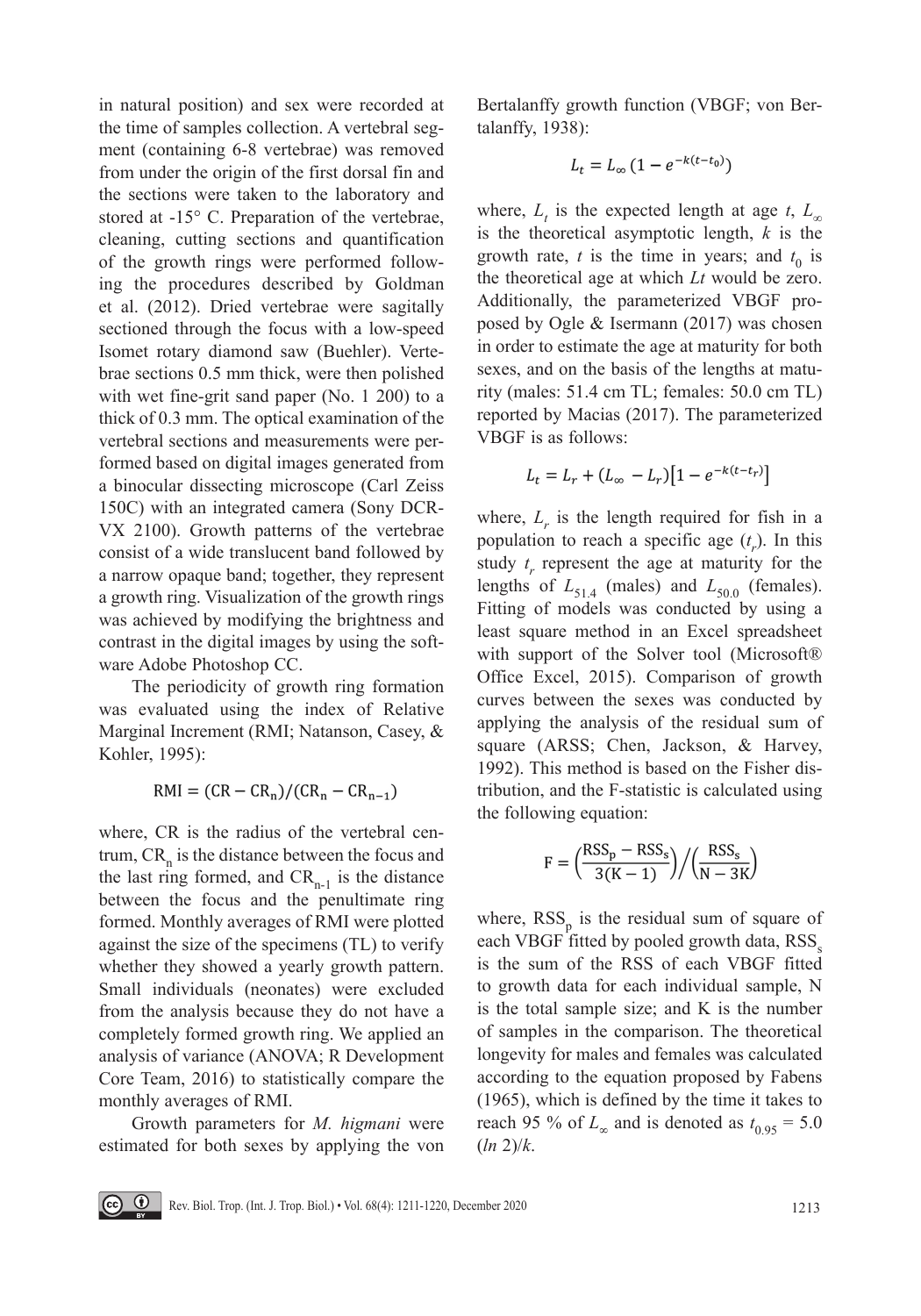#### RESULTS

**Size structure:** Analysis of the shark fishery database (2007-2017) showed that *M. higmani* captures consisted of 2 820 males (22.1-62.8 cm TL) and 2 837 females (24.8- 72.5 cm TL) (Fig. 1). Size composition indicated that captures are dominated by males between 48 and 56 cm TL and females between 46 and 60 cm TL. Results also showed that females have large amplitude in size intervals, with maximum lengths greater than males. However, the general M-F proportion observed (1:1.1) does not differ significantly from the expected proportion (1:1) ( $\chi^2$ -test; P = 0.67). In total, 59 neonates (22.1-31.9 cm TL) were recorded in the study area, and the estimated average size at birth was  $26.8 \pm 4.2$  s.d. cm TL.

**Age and growth:** Optical analysis and quantification of the growth rings of *M. higmani* was based on 238 vertebral samples. Of these, 86 were from males (24.1-59.5 cm TL) and 152 were from females (24.4-69.5 cm TL). Analysis of RMI showed a high seasonal variability but with an apparent increasing trend from January to October, followed by a fall in RMI averages during the end of the year, from October to December. Then, RMI data suggested a yearly ring-formation pattern with October-December being the months when ring formation is completed (Fig. 2). Statistical

analysis indicated a highly significant difference between monthly averages of the RMI (ANOVA;  $F = 3.67$ ,  $P < 0.000$ ). There was no detected overlap in the last growth rings of the vertebral sections from the largest individuals of both sexes, probably due to the low number of animals with sizes near the maximum length observed. In the vertebral sections examined, time of birth was determined by an angle change on the margin of the *corpus calcarium*. Formation of rings before birth was only identified in a few examined specimens (7.0 %).

Taking into account the growth pattern observed in this study, the ages of *M. higmani* ranged between 0 and 5 years in males and between 0 and 6 years in females (Fig. 3). VBGF parameter estimates were  $L_{\infty}$  = 60.4 cm TL,  $k = 0.53 \text{ years}^{-1}$  and  $t_0 = -1.02 \text{ years}$  for males, and  $L_{\infty} = 71.1$  cm TL,  $k = 0.38$  years<sup>-1</sup> and  $t_0 = -1.17$  years for females. The ages at maturity  $(t_r)$  derived from the parameterized VBGF were 2.6 and 2.1 years for males and females, respectively (Table 1). A highly significant difference was found between growth curves of males and females (ARSS test; F  $= 42.41$ ,  $P < 0.000$ ). Comparative information of the growth parameters reported for several species of the genus *Mustelus* from other geographic regions is shown in Digital Appendix 2. Longevity estimates were 6.6 years for males and 9.0 years for females.



**Fig. 1.** Size structure for male and female *Mustelus higmani* caught in the artisanal shark fishery from the Northeastern region of Venezuela, period 2007-2017.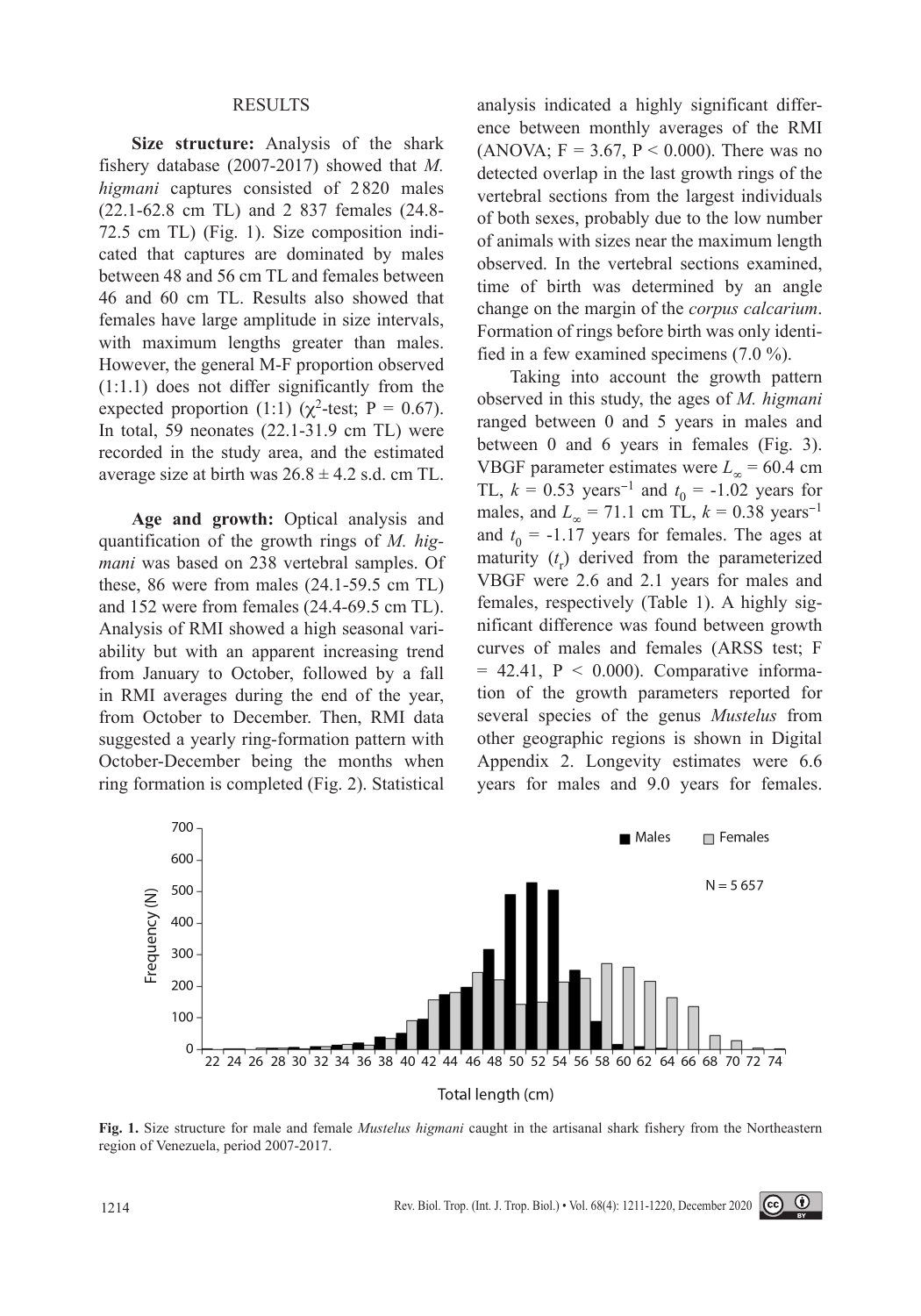TABLE 1 Estimated VBGF parameters and derived variables for male and female *Mustelus higmani* from the Northeastern region of Venezuela

| Model              | Sex     | Parameter/Variable |      |                          |                          |         |            |
|--------------------|---------|--------------------|------|--------------------------|--------------------------|---------|------------|
|                    |         | $L_{\infty}$       | k    | $\iota_0$                | L.                       |         | <b>RRS</b> |
| <b>VBGF</b>        | Males   | 60.4               | 0.53 | $-1.02$                  | -                        |         | 201.42     |
| Parameterized VBGM |         | 60.4               | 0.53 | $\overline{\phantom{a}}$ | 51.4                     | $2.6^*$ | 201.42     |
| <b>VBGF</b>        | Females | 71.1               | 0.38 | $-1.17$                  | $\overline{\phantom{a}}$ |         | 506.47     |
| Parameterized VBGM |         | 71.1               | 0.38 | $\overline{\phantom{a}}$ | 50.0                     | $2.1*$  | 506.47     |

\*Predicted ages at maturity  $(t_r)$  corresponding to the lengths  $(L_r)$  of 51.4  $(L_{51.4})$  and 50.0 cm  $(L_{50.0})$ .



**Fig. 2.** Monthly averages of the Relative Marginal Increment (RMI) of *Mustelus higmani* from the Northeastern region of Venezuela. Numbers in parenthesis indicate sample size.

Based on the length/age at maturity estimates, we determined that commercial captures of *M. higmani* during 2007-2017 consisted of high proportions of immature specimens in both sexes (males: 59.9 %; females: 37.2 %).

## DISCUSSION

The size structure of *M. higmani* reported in the present study is similar to the pattern observed previously for this species in the Northeastern region of Venezuela (Macias, 2017; Márquez et al., 2019). The differential pattern by sex in relation to maximum sizes (i.e. females larger than males) as observed for *M. higmani* is common in species of the genus *Mustelus* (Conrath, & Musick, 2002; Sidders,

Tamini, Pérez, & Chiaramonte, 2005; Farrell et al., 2010; Márquez et al., 2019), as well in other groups of sharks (Hoenig, & Gruber, 1990; Cortes, 2000). Regarding results on the general sex proportion of the specimens captured in artisanal fishery, we did not find a significant difference between sexes; however, a previous seasonal analysis by Macias (2017) revealed the presence of sexual segregation during some periods of the year. Sex segregation has also been widely described for elasmobranchs, and its origin may be related to several factors such as reproductive strategies, philopatric behavior, migratory patterns, nutritional requirements, among others (Sims, 2005; Wearmouth, & Sims, 2008; Heist, 2012). Analysis of size composition also revealed that specimens with sizes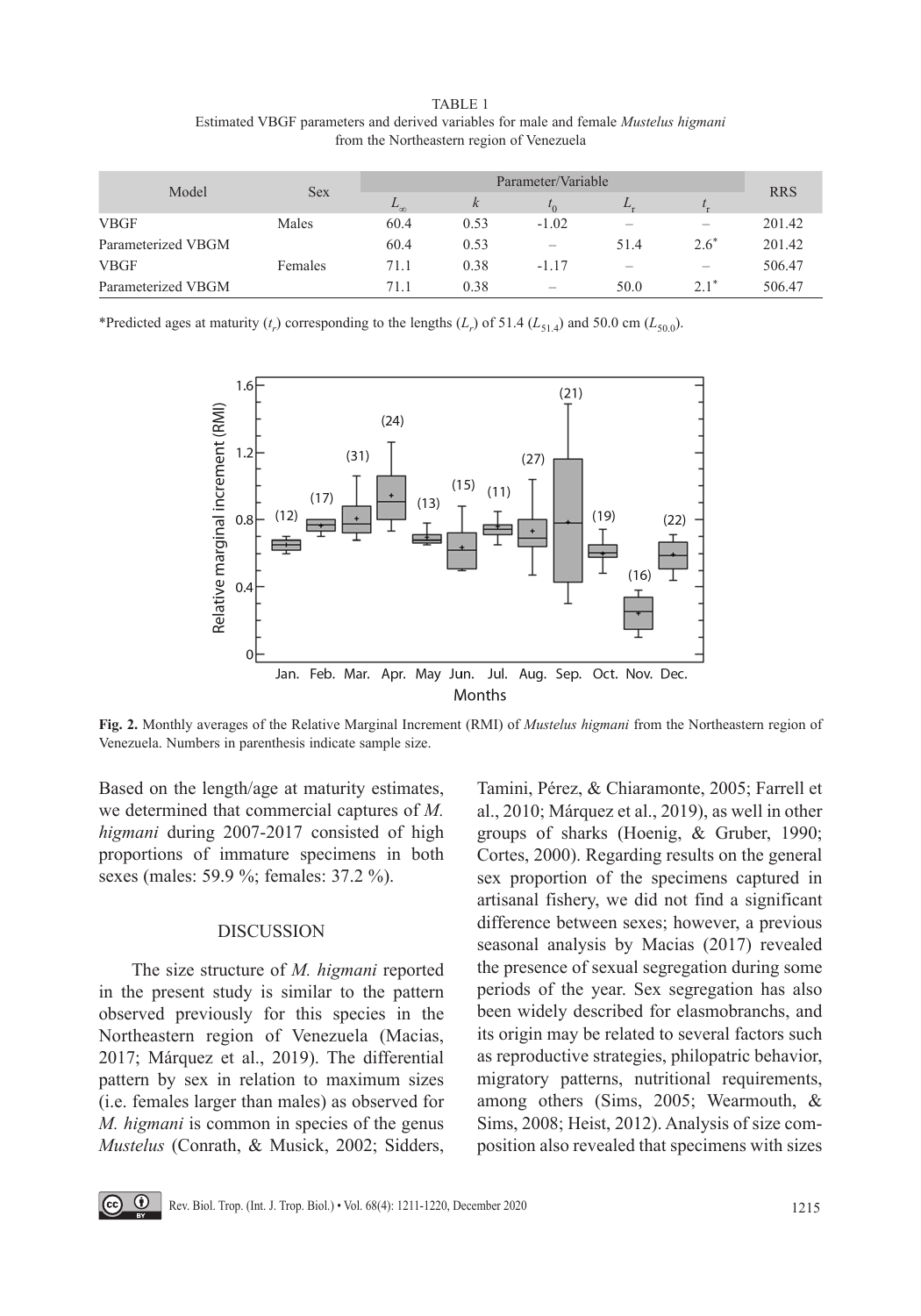

**Fig. 3.** Growth curves (VBGF) for male and female *Mustelus higmani* from the Northeastern region of Venezuela.

between 22 and 40 cm TL are not well-represented in commercial captures because this group was out of the action of fishing gears. The birth size estimated in this study (26.8 cm TL) is comparable to that previously reported (25.0 cm TL) by Tavares et al. (2010).

The formation of wide translucent and narrow opaque bands reflects periods of rapid and low growth, respectively (Loefer, & Sedberry, 2003) and generally, the mineralization pattern is associated with seasonal environmental changes and food availability (Goldman, 2004; Smith, Miller, & Heppell, 2013). The RMI analysis suggested an annual periodicity in the formation of growth rings of *M. higmani* in the study area. This finding agrees with the yearly ring-formation periodicity reported for other species of the genus *Mustelus* (Yudin, & Cailliet, 1990; Conrath et al., 2002; Farrell et al., 2010). Likewise, results showed that annual growth rings complete their formation by the end of the year, between October and December. This period precedes to the coastal up-welling season that affects the Northeastern coast of Venezuela, and extends throughout the first semester of the year (Castellanos, Varela, & Muller-Karger, 2002). This oceanographic phenomenon contributes to the increase of primary productivity and abundance of marine resources, thus increasing food availability

for the sharks. Our results suggest that this time period of high prey abundance would correspond to the fastest growth phase of *M. higmani* in the study area. Although the births of *M. higmani* can be observed throughout the year, data on the seasonal development of embryos and follicles, and the numbers of captured neonates indicate that time of parturition and mating still occur during a main period of several months, between November and February (Tavares, unpublished data). The pattern related to the embryo development and time of parturition could explain the lack of growth rings before birth in most of the examined specimens because only those embryos that were in the early development process during the months of the main birth period would have pre-birth growth rings.

Based on the vertebrae analysis, the maximum ages of *M. higmani* were 5 years for males and 6 years for females. Because of the low number of specimens analyzed with sizes near of the known maximum lengths, it will be necessary to complement the growth studies of this species to validate our results and to avoid an underestimation of maximum age as a consequence of overlap of the last growth rings formed in larger animals. The overlap of growth rings happens because larger individuals increase in age, but their growth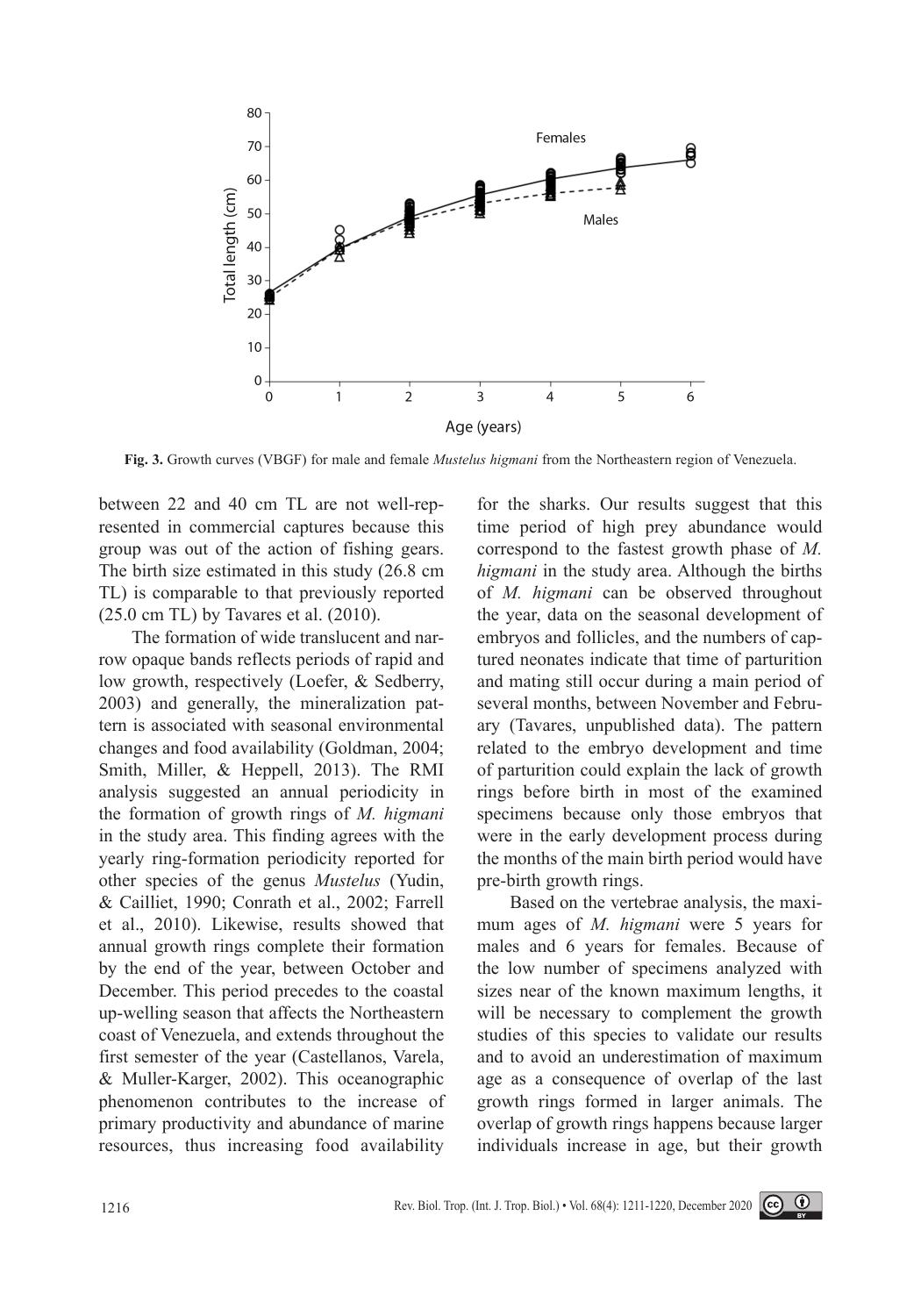rates gradually decrease with time, resulting in the superposition of the rings, thus affecting age quantification.

Regarding VBGF parameters, the asymptotic length values for males ( $L_{\infty}$  = 60.4 cm TL) and females ( $L_{\infty}$  = 71.1 cm TL) are comparable to the maximum sizes registered for *M. higmani* in the study area. The growth rate estimates for males ( $k = 0.53$  years<sup>-1</sup>) and females ( $k = 0.38$ years<sup>−</sup>1) can be considered high even among species of the genus *Mustelus*. The growth rates reported for other *Mustelus* species ranged from 0.20 and 0.44 years<sup>−</sup>1 in males and from 0.15 and 0.29 years<sup>−</sup>1 in females (Yudin, & Cailliet, 1990; Conrath et al., 2002; Farrell et al., 2010; see Digital Appendix 2). According to Branstetter (1990), *Mustelus* species are within the group of sharks with small sizes (< 100 cm) and fast growth  $(k > 0.1)$ . In relation to the difference in growth rates between sexes (generally favoring males), this is a biological characteristic among shark species (Hoenig, & Gruber, 1990). The growth rate and the asymptotic length are variables negatively correlated, indicating that larger individuals will likely have a lower growth rate. These lower growth rates displayed by females may be explained by the need for females to attain larger sizes to support pups and to a smaller investment in growth in favor of reproduction (Cortes, 2000).

Our results showed that the maturation process of *M. higmani* is relatively rapid and similar for both sexes, with an age at maturity of 2.6 in males and 2.1 in females. These estimations are similar to those reported for *M. californicus* (males: 1.5 years, females: 2.5 years; Yudin, & Cailliet, 1990) and slightly lower than those obtained for *M. henlei* (males: 3.0 years, females: 2.5 years; Yudin, & Cailliet, 1990) and *M. canis* (males: 3.0 years, females: 4.5 years; Conrath et al., 2002). The longevity estimates for *M. higmani* were 6.6 years in males and 9.0 years in females. Considering the longevity values for elasmobranchs provided by Cailliet and Goldman (2004), *M. higmani* is among the species with the shortest longevity, even among sharks of the genus *Mustelus*.

Artisanal shark fisheries in Venezuela represent a traditional commercial activity that is conducted along all coasts and islands, and as the most Caribbean nations that harvest this fishing resource, there is an uncertainty in relation to fishery data and biological information of most shark species. *Mustelus higmani* is one the shark species with greatest commercial importance in the Northeastern region of Venezuela, and in spite of this, it does not have any management and conservation plans. Because of this, it is necessary to contribute with knowledge and scientific data to evaluate the population and design the conservation measures. Despite the high mortality levels to which *M. higmani* is subjected in the study area, that includes large numbers of immature individuals, its population has probably not collapsed because of the biological characteristics of this species such as fast growth, early maturity and annual reproductive cycle. To conclude, this is the first study that evaluates age and growth of *M. higmani* through its distribution range. However, it is necessary to continue and complement the studies regarding the most crucial aspects of this species, for example growth process, age structure and reproductive biology, among others. Likewise, it is recommended that government institutions with responsibility in fishery administration and conservation implement measures that lead to the sustainable exploitation of this species, such as the establishment of minimum capture sizes based on sexual maturity, and changes in the characteristics of fishing gears, mainly gillnets.

**Ethical statement:** authors declare that they all agree with this publication and made significant contributions; that there is no conflict of interest of any kind; and that we followed all pertinent ethical and legal procedures and requirements. All financial sources are fully and clearly stated in the acknowledgements section. A signed document has been filed in the journal archives.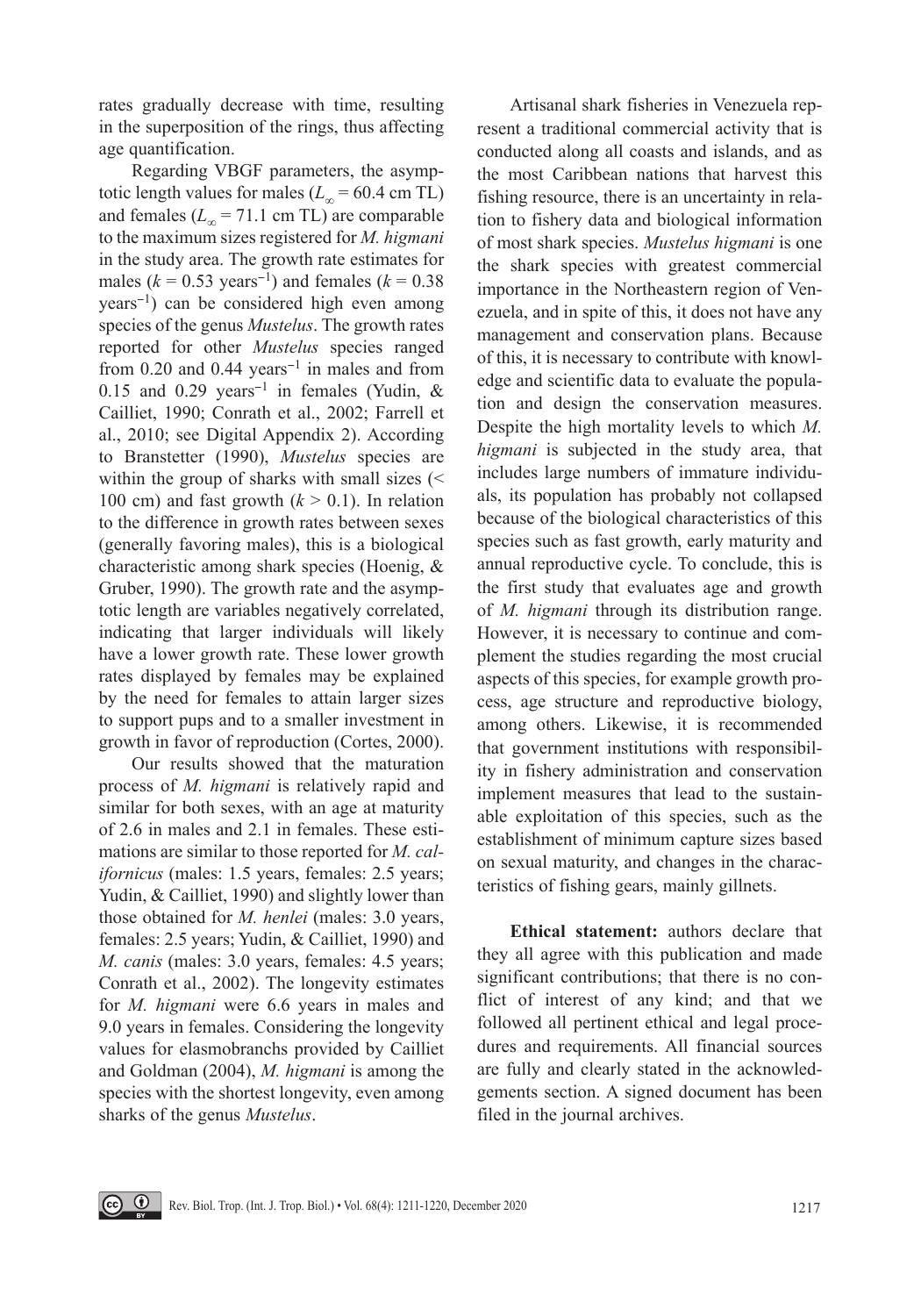## ACKNOWLEDGMENTS

We thank the logistical support received form Instituto Nacional de Investigaciones Agrícolas (INIA) from Margarita Island, Nueva Esparta state, and the Centro para la Investigación de Tiburones (CIT), Venezuela. We also thank all artisanal fishermen in the fishing ports where the information for this work was collected. The authors thank the anonymous reviewers for their observations and recommendations that greatly improved this manuscript. This work is dedicated to Carmen Velázquez, who in life was an unrelenting fighter for shark and ray conservation in Margarita Island, may she rest in peace.

### RESUMEN

**Edad y crecimiento del tiburón,** *Mustelus higmani* **(Carcharhiniformes: Triakidae) de Venezuela. Introducción:** *Mustelus higmani* es una de las especies de tiburones más comúnmente capturadas en el nororiente de Venezuela; sin embargo, ha sido poco estudiada. **Objetivo:**  examinar la edad y crecimiento de *M. higmani* con base en el análisis óptico de las vértebras. **Métodos:** Entre agosto 2016 y julio 2017, se recolectaron muestras de vertebras en el puerto pesquero de Juan Griego, Isla de Margarita. La asignación de las edades se realizó con base en 238 ejemplares, 86 machos (24.1-59.5 cm LT) y 152 hembras (24.4-69.5 cm LT). **Resultados:** El análisis de RMI sugiere una periodicidad anual en la formación de los anillos de crecimiento. Las edades estuvieron comprendidas entre 0 y 5 años en los machos, y entre 0 y 6 años en las hembras. A su vez, los valores de los parámetros VBGF fueron *L*<sup>∞</sup> = 60.4 cm LT, *k* = 0.53 años<sup>−</sup>1 y *t* 0 = -1.02 años en los machos, y *L*∞ = 71.1 cm LT, *k* = 0.38 años<sup>−</sup>1 y *t* 0 = -1.17 años en las hembras. Las edades medias de madurez y las longevidades resultaron respectivamente en 2.6 y 6.6 años para los machos, y en 2.1 y 9.0 años para las hembras. **Conclusiones:** En general los resultados indican que *M. higmani* presenta un crecimiento rápido, madurez temprana, corta longevidad y ciclo reproductivo anual, caracterizándola como una especie productiva desde el punto de vista biológico.

**Palabras clave:** biología; Caribe; ecología; elasmobranquios, pesquería; tiburones.

#### REFERENCES

- Barker, M.J., & Schluessel, V. (2005). Managing global shark fisheries: Suggestions for prioritizing management strategies. Aquatic Conservation. *Marine and Freshwater Ecosystems*, *15*, 325-347. DOI: 10.1002/ aqc.660
- Branstetter, S. (1990). Early life-history implications of selected carcharhinoid and lamnoid sharks of the Northwest Atlantic. In H.L. Pratt Jr., S.H. Gruber, & T. Taniuchi (Eds.), *Elasmobranchs as Living Resources: Advances in the Biology, Ecology, Systematics, and the Status of the Fisheries* (pp. 17-28). Washington, USA: U. S. Department of Commerce, NOAA Technical Report NMFS 90.
- Cailliet, G.M., & Goldman, K.J. (2004). Age determination and validation in chondrichthyan fishes. In J.C. Carrier, J.A. Musick, & M.R. Heithaus (Eds.), *Biology of Sharks and their Relatives* (pp. 399-447, 1st. Edition). New York, USA: CRC Press.
- Castellanos, P., Varela, R., & Muller-Karger, F. (2002). Descripción de las áreas de surgencia al sur del Mar Caribe examinadas con el sensor infrarrojo AVHRR. *Memorias de la Sociedad de Ciencias Naturales La Salle*, *154*, 55-76.
- Chen, Y., Jackson, D.A., & Harvey, H.H. (1992). A comparison of von Bertalanffy and polynomial functions in modelling fish growth data. *Canadian Journal of Fisheries and Aquatic Sciences*, *49*(6), 1228-1235. DOI: 10.1139/f92-138
- Compagno, L.J.V., Dando, M., & Fowler, S. (2005). *A Field Guide to the Sharks of the World*. London, UK: Princeton University Press.
- Conrath, C.L., & Musick, J.A. (2002). Reproductive biology of the smooth dogfish, *Mustelus canis*, in the Northwest Atlantic Ocean. *Environmental Biology of Fishes*, *64*, 367-377. DOI: 10.1023/A:1016117415855
- Conrath, C., Gelsleichter, J., & Musick, J. (2002). Age and growth of the smooth dogfish (*Mustelus canis*) in the Northwest Atlantic Ocean. *Fishery Bulletin*, *100*, 674-682.
- Cortes, E. (2000). Life history patterns and correlations in sharks. *Reviews in Fisheries Science*, *8*(4), 299-344. DOI: 10.1080/10408340308951115
- Davidson, L.N.K., Krawchuk, M.A., & Dulvy, N.K. (2015). Why have global shark and ray landings declined: improved management or overfishing? *Fish and Fisheries*, *17*, 438-458. DOI: 10.1111/faf.12119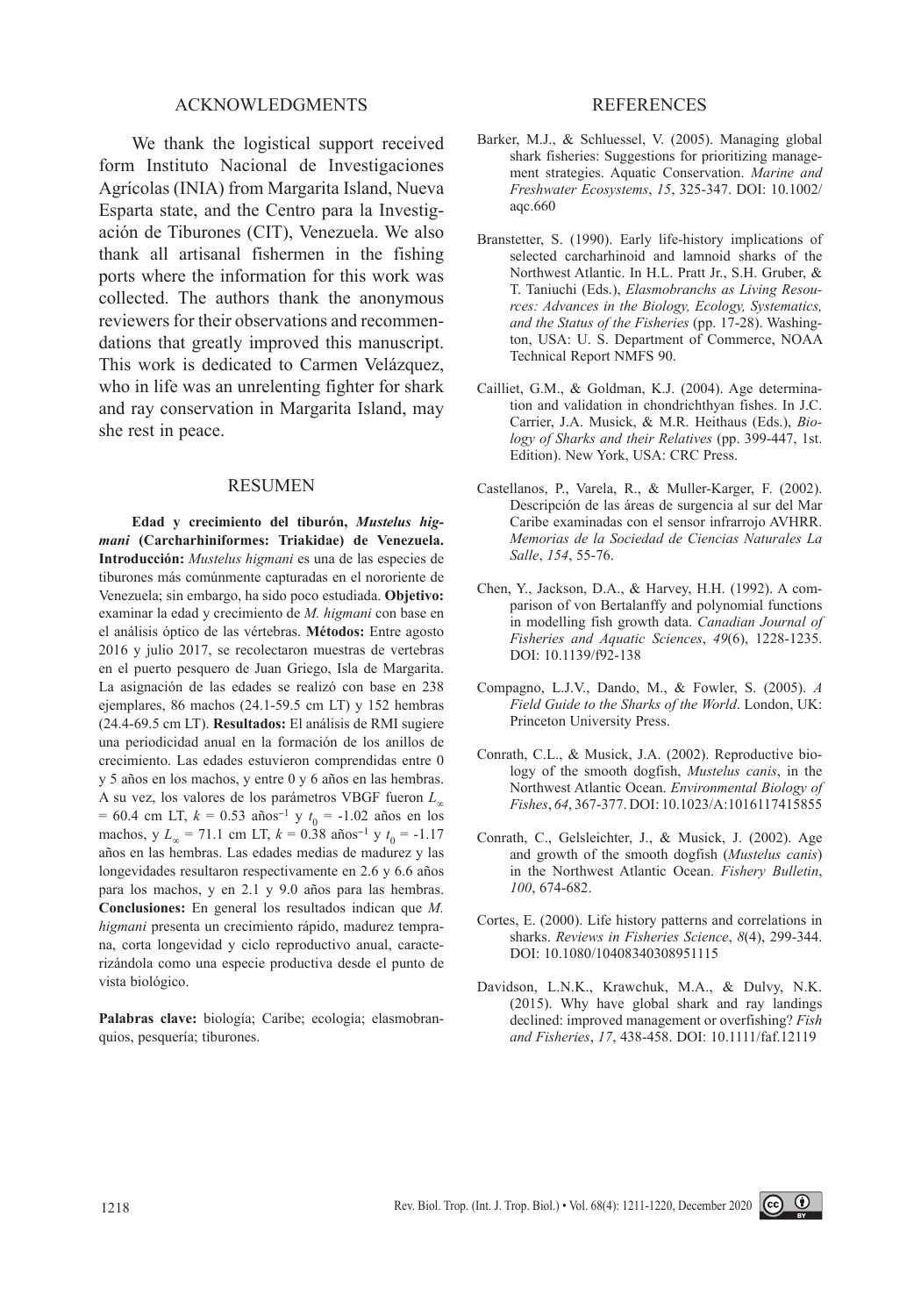- Fabens, A. (1965). Properties and fitting of the von Bertalanffy growth curve. *Growth*, *29*, 265-289.
- Faria, V., & Furtado, M. (2006). *Mustelus higmani*: The IUCN Red List of Threatened Species. DOI: 10.2305/ IUCN.UK.2006.RLTS.T60204A12318622.en
- Farrell, E.D., Mariani, S., & Clarke, M.W. (2010). Age and growth estimates for the starry smoothhound (*Mustelus asterias*) in the Northeast Atlantic Ocean. *ICES Journal of Marine Science*, *67*(5), 931-939. DOI: 10.1093/icesjms/fsp295
- Goldman, K. (2004). Age and growth of elasmobranch fishes. In J.A. Musick, & R. Bonfil (Eds.), *Elasmobranch Fisheries Management Techniques* (pp. 97-132). Singapore: Asia-Pacific Economic Cooperation, APEC Secretariat.
- Goldman, K.J., Cailliet, G.M., Andrews, A.H., & Natanson, L.J. (2012). Assessing the age and growth of chondrichthyan fishes. In J.A. Musick, & M.R. Heithaus (Eds.), *Biology of Sharks and their Relatives* (pp. 423-451, 2nd Edition). New York, USA: CRC Press.
- Heist, E.J. (2012). Genetics of sharks, skates, and rays. In J.C. Carrier, J.A. Musick, & M.R. Heithaus (Eds.), *Biology of Sharks and their Relatives* (pp. 487-504, 2nd Edition). New York, USA: CRC Press.
- Heithaus, M.R., Frid, A., Wirsing, A.J., & Worm, B. (2008). Predicting ecological consequences of marine top predator declines. *Trends in Ecology and Evolution*, *23*(4), 202-210. DOI: 10.1016/j.tree.2008.01.003
- Hoenig, J.M., & Gruber, S.H. (1990). Life history patterns in the elasmobranchs: implications for fisheries management. In H.L. Pratt Jr., S.H. Gruber, & T. Taniuchi (Eds.), *Elasmobranchs as Living Resources: Advances in Biology, Ecology, Systematics, and Status of the Fisheries* (pp. 1-16). Washington, USA: U.S. Department of Commerce, NOAA Technical Report NMFS 90.
- Ogle, D.H., & Isermann, D.A. (2017). Estimating age at a specified length from the von Bertalanffy growth function. *North American Journal of Fisheries Management*, *37*(5), 1176-1180. DOI: 10.1080/02755947.2017.1342725
- Lotze, H.K., Lenihan, H.S., Bourque, B.J., Bradbury, R.H., Cooke, R.G., Kay, M.C., & Jackson, J.B. (2006). Depletion, degradation, and recovery potential of estuaries and coastal seas. *Science*, *312*, 1806-1809. DOI: 10.1126/science.1128035
- Loefer, J., & Sedberry, G. (2003). Life history of the Atlantic sharpnose shark, *Rhizprionodon terraenovae*  (Richardson, 1836) off the southheastern United States. *Fisheries Bulletin*, *101*, 75-88.
- Macias, M. (2017). Biología reproductiva de *Mustelus higmani* Springer & Lowe, 1963 (Carcharhiniformes:

Triakidae) de la región nororiental de Venezuela (Tesis de Licenciatura). Universidad de Carabobo, Valencia, Venezuela.

- Márquez, R., Tavares, R., & Ariza, L.A. (2019). Elasmobranch species in the artisanal fishery of Sucre State, Venezuela. *Ciencias Marinas*, *45*(4), 181-188. DOI: 10.7773/cm.v45i4.3018
- Myers, R.A., Baum, J.K., Shepherd, T.D., Powers, S.P., & Peterson, C.H. (2007). Cascading effects of the loss of apex predatory sharks from a coastal ocean. *Science*, *315*, 1846-1850. DOI: 10.1126/science.1138657
- Natanson, L.J., Casey, J.G., & Kohler, N.E. (1995). Age and growth estimates for the dusky shark, *Carcharhinus obscurus*, in the Western North Atlantic Ocean. *Fisheries Bulletin*, *93*, 116-126.
- R Development Core Team (2016). *A language and environment for statistical computing*. R Foundation for Statistical Computing, Vienna, Austria. Retrieved from http://www.R-project.org
- Sidders, M.A., Tamini, L.L., Pérez, J.E., & Chiaramonte, G.E. (2005). Biología reproductiva del gatuzo *Mustelus schmitti* (Chondrichthyes: Triakidae) en el área de Puerto Quequen, *Provincia de Buenos Aires. Revista del Museo Argentino de Ciencias Naturales*, *7*(1), 89-101.
- Smith, W., Miller, J., & Heppell, S. (2013). Elemental markers in elasmobranchs: effects of environmental history and growth on vertebral chemistry. *PLoS One*, *8*(10), 1-19. DOI: 10.1371/journal.pone.0062423
- Sims, D.W. (2005). Differences in habitat selection and reproductive strategies of male and female sharks. In K.E. Ruckstuhl, & P. Neuhaus (Eds.), *Sexual Segregation in Vertebrates: Ecology of the Two Sexes* (pp. 127-147). Cambridge, UK: Cambridge University Press.
- Springer, S., & Lowe, R.H. (1963). A new smooth dogshark, *Mustelus higmani*, from the Equatorial Atlantic coast of South America. *Copeia*, *2*, 245-251. DOI: 10.2307/1441339
- Tavares, R. (2015). Condrictios. In J.P. Rodríguez, A. García-Rawlins, & F. Rojas-Suarez (Eds.), *Libro Rojo de la Fauna Venezolana* (pp. 264-277, 4ta. Edición). Caracas, Venezuela: PROVITA y Fundación Empresas Polar.
- Tavares, R. (2019). Estado actual de los tiburones y rayas (Pisces: Elasmobranchii) en el Mar Caribe venezolano: biodiversidad, pesca y conservación. *Ciencia Pesquera*, *27*(2), 33-55.
- Tavares, R., Sanchez, L., & Medina, E. (2010). Artisanal fishery and catch structure of the smalleye smoothhound shark, *Mustelus higmani* (Springer & Low, 1963), from the Northeastern region of Venezuela. *Gulf and Caribbean Fisheries Institute*, *62*, 446-449.